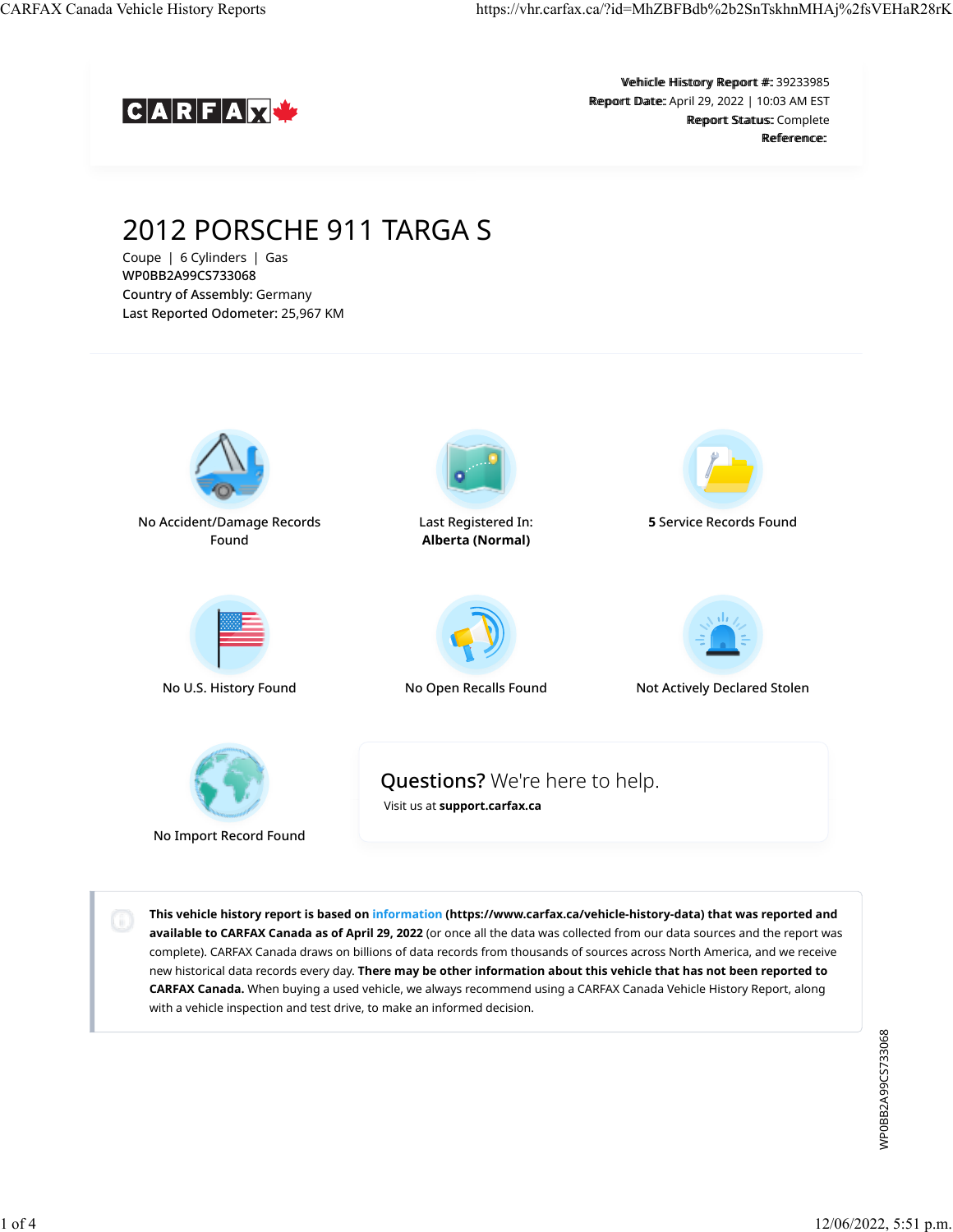## **Vehicle History Report**



There are no accidents/damage reported on this vehicle.



This vehicle has been registered in the following locations in **Canada** (listed oldest to newest):

- In the province of **Ontario** with **Normal** branding.
- In the province of **Alberta** with **Normal** branding.

**We checked for:** Inspection Required, Normal, Non-repairable, Rebuilt, Salvage and Stolen.

#### Service Records

| <b>DATE</b> | <b>ODOMETER</b> | <b>SOURCE</b>                                      | <b>DETAILS</b>                                                                                                                                                       |
|-------------|-----------------|----------------------------------------------------|----------------------------------------------------------------------------------------------------------------------------------------------------------------------|
| 2015 Mar 2  | 16,937 KM       | Porsche Centre Calgary<br>Calgary, Alberta, Canada | Vehicle serviced                                                                                                                                                     |
| 2015 Apr 6  | 17,420 KM       | Porsche Centre Calgary<br>Calgary, Alberta, Canada | Vehicle serviced                                                                                                                                                     |
| 2015 Oct 6  | 19,304 KM       | Eastside Kia<br>Calgary, Alberta, Canada           | <b>Vehicle serviced</b><br>Four wheel alignment performed                                                                                                            |
| 2019 Oct 2  | 24,438 KM       | Lamborghini Calgary<br>Calgary, Alberta, Canada    | Vehicle serviced<br>Brake fluid flushed/changed<br>Air filter replaced<br>Vehicle washed/detailed<br>Serpentine belt replaced<br>Spark plug(s) replaced<br>$\bullet$ |
| 2020 Sep 16 | 25,967 KM       | Lamborghini Calgary<br>Calgary, Alberta, Canada    | Vehicle serviced<br>Recommended maintenance performed                                                                                                                |

## $\bigcirc$  Open Recalls

 No safety recall information available as of the date/time that this report was generated. For additional safety recall information and non-safety related recall campaigns, please contact PORSCHE or visit **[Porche's website.](https://recall.porsche.com/prod/pag/vinrecalllookup.nsf/VIN?ReadForm)**



Stolen Vehicle Check

WP0BB2A99CS733068 WP0BB2A99CS733068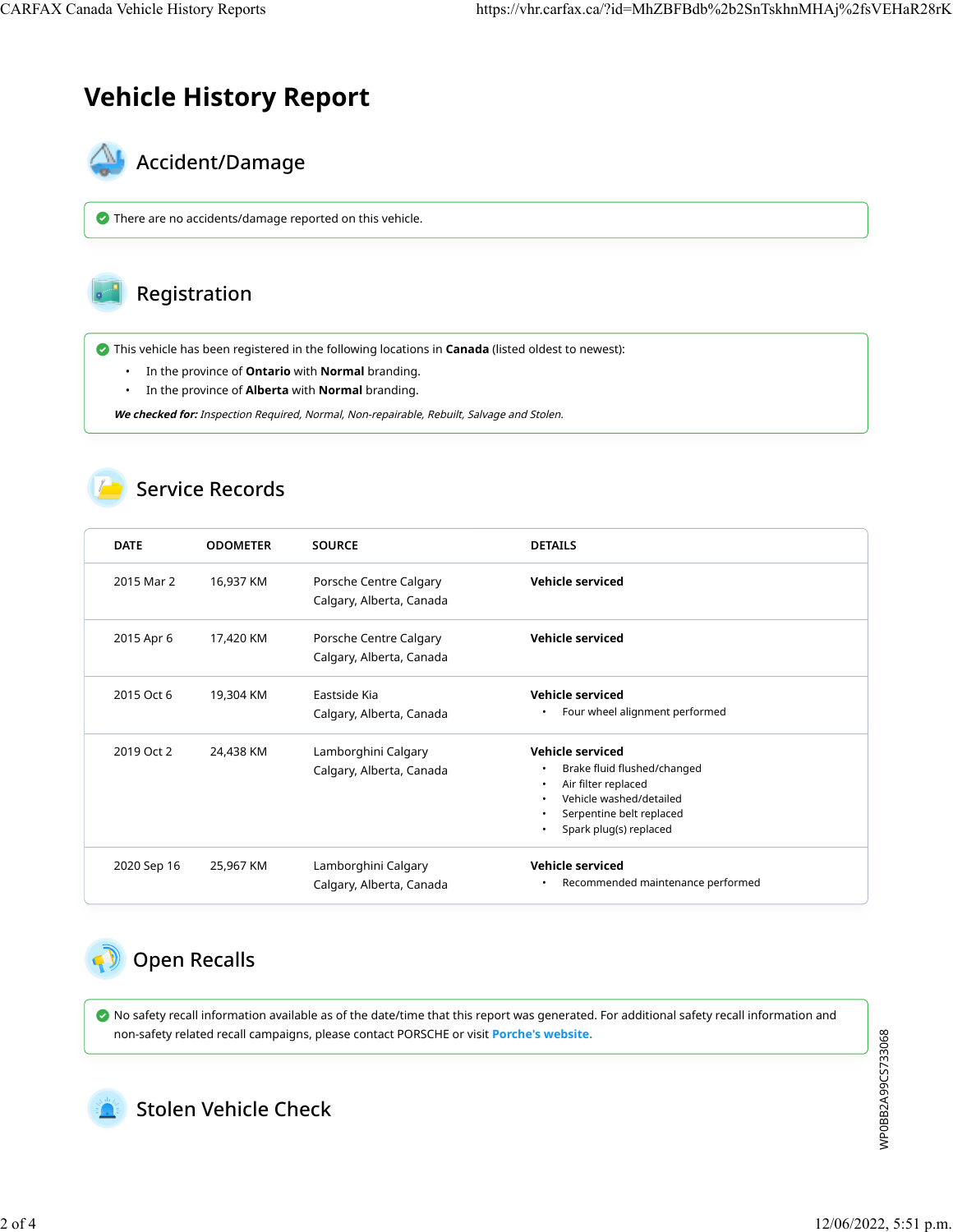This vehicle is not actively declared stolen.

### **C** Detailed History

| <b>DATE</b> | <b>ODOMETER</b> | <b>SOURCE</b>                                      | <b>RECORD TYPE</b> | <b>DETAILS</b>                                            |
|-------------|-----------------|----------------------------------------------------|--------------------|-----------------------------------------------------------|
| 2011 Jul 29 |                 | Motor Vehicle Dept.<br>Ontario, Canada             | Canadian Renewal   | Registration Issued or<br>Renewed<br>First Owner Reported |
| 2012 May 17 |                 | Motor Vehicle Dept.<br>Ontario, Canada             | Canadian Renewal   | Registration Issued or<br>Renewed                         |
| 2013 May 20 |                 | Motor Vehicle Dept.<br>Ontario, Canada             | Canadian Renewal   | Registration Issued or<br>Renewed<br>New Owner reported   |
| 2014 May 21 |                 | Motor Vehicle Dept.<br>Ontario, Canada             | Canadian Renewal   | Registration Issued or<br>Renewed<br>Previous Use: Fleet  |
| 2015 Mar 2  |                 | Motor Vehicle Dept.<br>Alberta, Canada             | Canadian Renewal   | Registration Issued or<br>Renewed<br>New Owner reported   |
| 2015 Mar 2  | 16,937 KM       | Porsche Centre Calgary<br>Calgary, Alberta, Canada | Service Record     | Vehicle serviced                                          |
| 2015 Apr 6  | 17,420 KM       | Porsche Centre Calgary<br>Calgary, Alberta, Canada | Service Record     | Vehicle serviced                                          |
| 2015 Jun 9  |                 | Motor Vehicle Dept.<br>Alberta, Canada             | Canadian Renewal   | Registration Issued or<br>Renewed                         |
| 2015 Oct 6  | 19,304 KM       | Eastside Kia<br>Calgary, Alberta, Canada           | Service Record     | Vehicle serviced                                          |
| 2015 Nov 6  |                 | Motor Vehicle Dept.<br>Alberta, Canada             | Canadian Renewal   | Registration Issued or<br>Renewed                         |
| 2016 Oct 26 |                 | Motor Vehicle Dept.<br>Alberta, Canada             | Canadian Renewal   | Registration Issued or<br>Renewed                         |
| 2017 Nov 22 |                 | Motor Vehicle Dept.<br>Alberta, Canada             | Canadian Renewal   | Registration Issued or<br>Renewed                         |
| 2018 Oct 23 |                 | Motor Vehicle Dept.<br>Alberta, Canada             | Canadian Renewal   | Registration Issued or<br>Renewed                         |
| 2019 Aug 20 |                 | Motor Vehicle Dept.<br>Alberta, Canada             | Canadian Renewal   | Registration Issued or<br>Renewed                         |
| 2019 Oct 2  | 24,438 KM       | Lamborghini Calgary<br>Calgary, Alberta, Canada    | Service Record     | Vehicle serviced                                          |

WP0BB2A99CS733068 WP0BB2A99CS733068